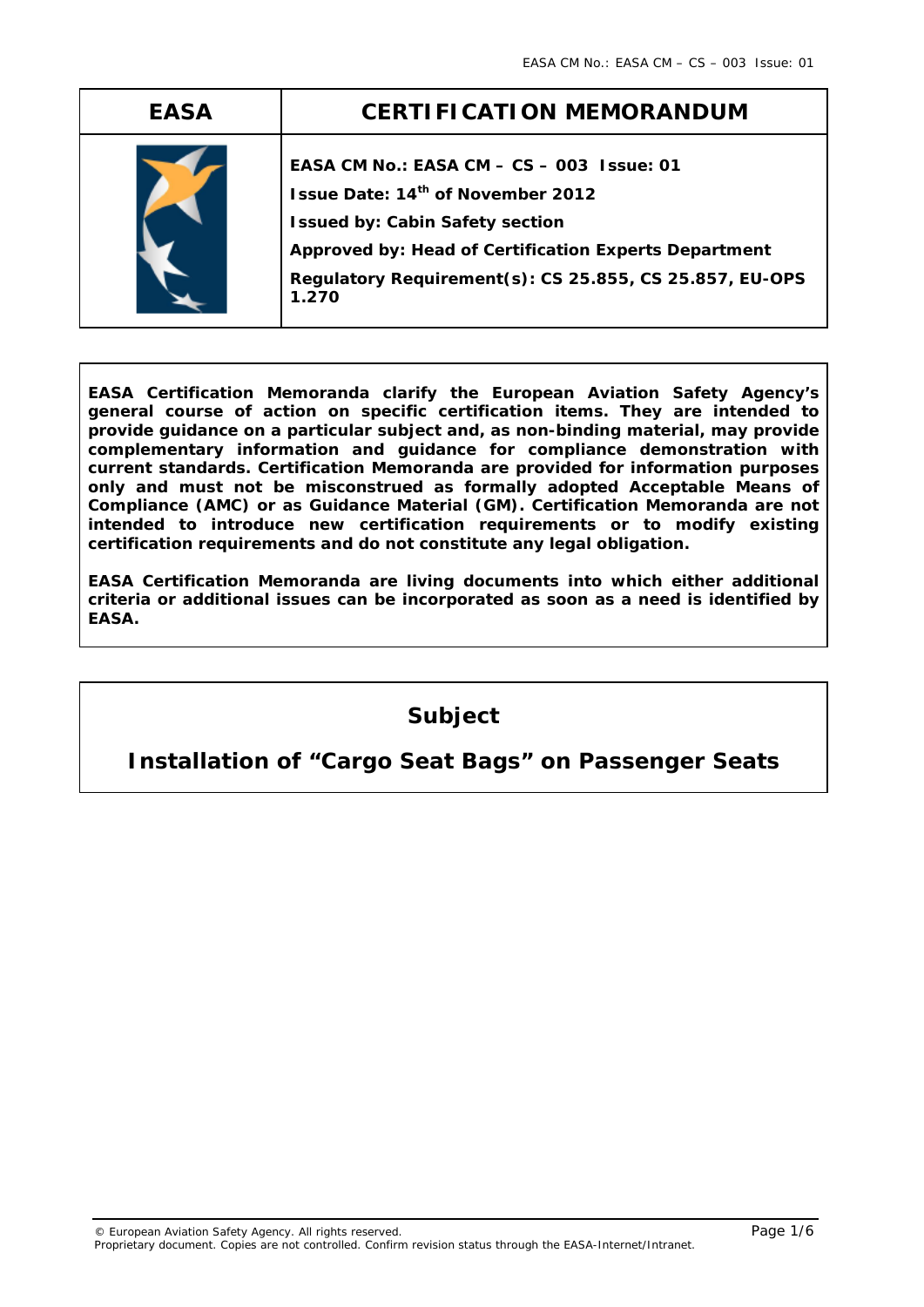## **Log of Issues**

| <b>Issue</b> | <b>Issue date</b> | <b>Change description</b> |
|--------------|-------------------|---------------------------|
|              | 14.11.2012        | <sup>I</sup> First issue. |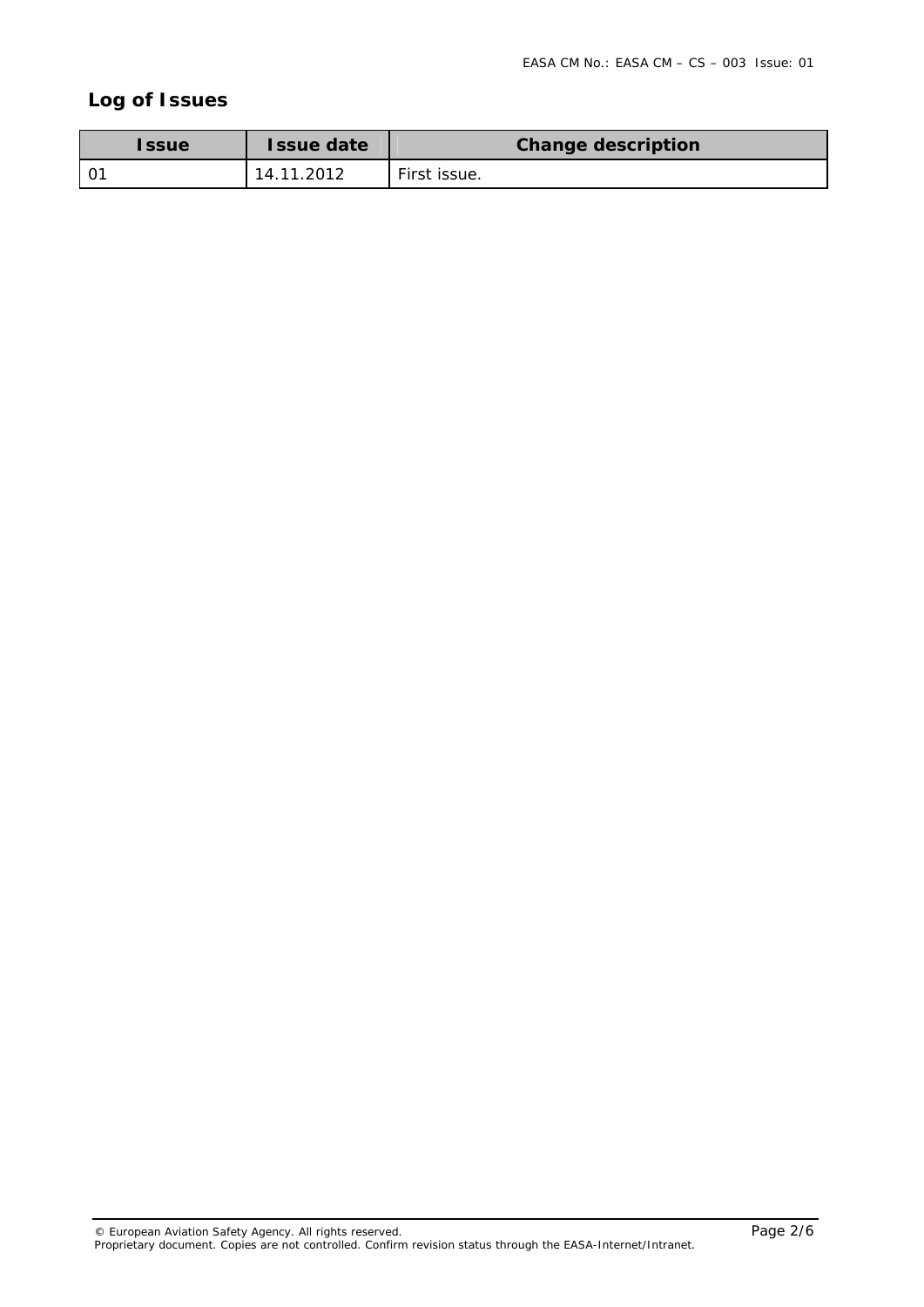## **Table of Contents**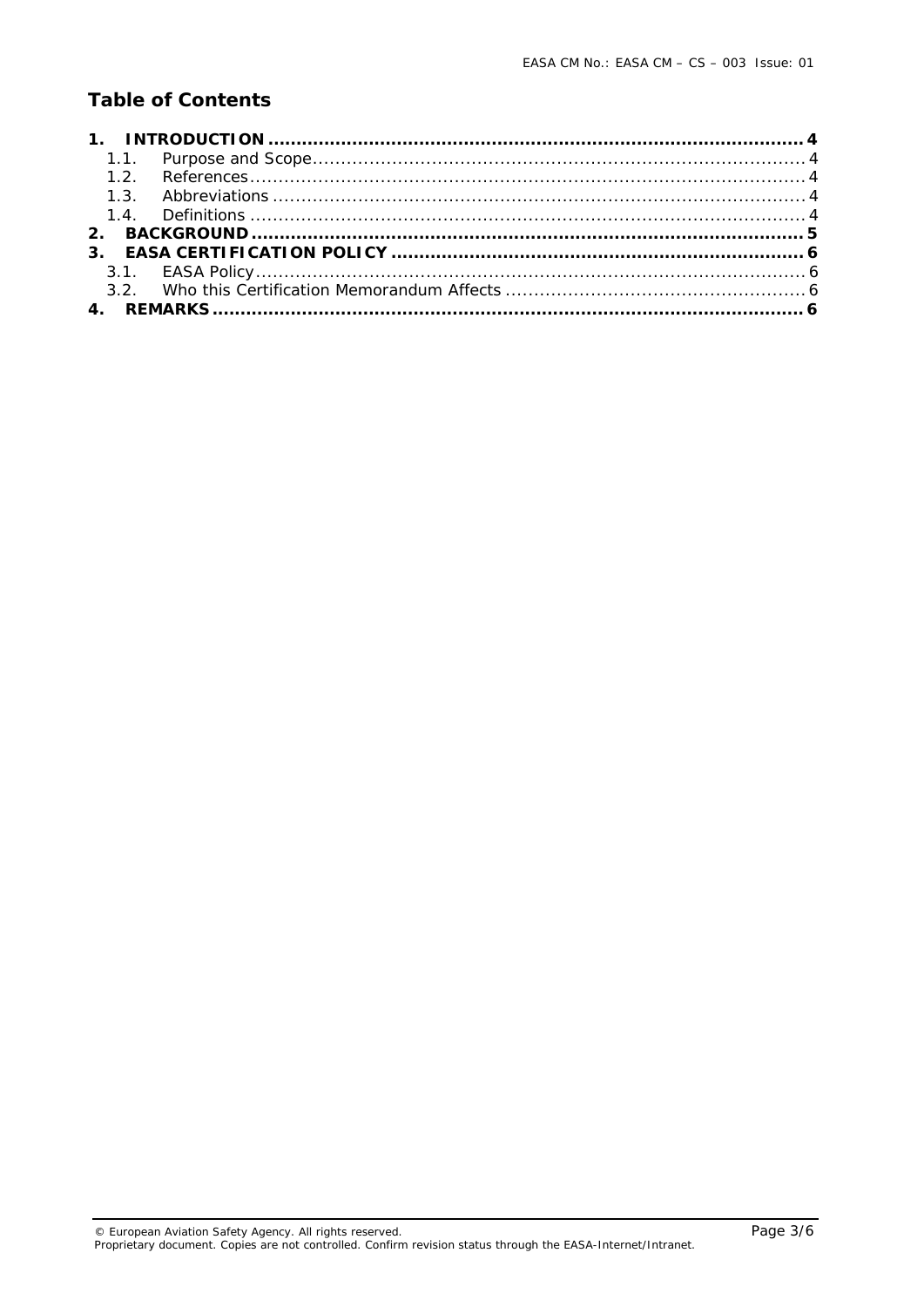# 1. INTRODUCTION

#### 1.1. PURPOSE AND SCOPE

The purpose of **this** Certification Memorandum is to provide specific quidance for compliance to CS 25.855 and CS 25.857 in the case of cargo seat bags.

#### 1.2. REFERENCES

It is intended that the following reference materials be used in conjunction with this Certification Memorandum:

| Reference | Title                                                                                                                                                                                                                                                            | Code          | <b>Issue</b> | Date     |
|-----------|------------------------------------------------------------------------------------------------------------------------------------------------------------------------------------------------------------------------------------------------------------------|---------------|--------------|----------|
| CS 25.855 | Cargo or baggage compartments -<br><b>Certification Specifications for Large</b><br>Aeroplanes                                                                                                                                                                   | $CS-25$       | 11           | 04.07.11 |
| CS 25.857 | Cargo compartment classification -<br><b>Certification Specifications for Large</b><br>Aeroplanes                                                                                                                                                                | $CS-25$       | 11           | 04.07.11 |
| OPS 1.270 | Stowage of baggage and cargo -<br>Commission Regulation (EC) No 859/2008<br>amending Council Regulation (EEC) No<br>3922/91 as regards common technical<br>requirements and administrative<br>procedures applicable to commercial<br>transportation by aeroplane | <b>FU-OPS</b> |              | 20.09.08 |

#### 1.3. ABBREVIATIONS

The following abbreviations are used in this Certification Memorandum:

| Abbreviation             | <b>Meaning</b>                         |
|--------------------------|----------------------------------------|
| AC                       | <b>Advisory Circular</b>               |
| <b>CM</b>                | <b>Certification Memorandum</b>        |
| $\mathsf{CS}\phantom{0}$ | <b>Certification Specification</b>     |
| <b>EASA</b>              | European Aviation Safety Agency        |
| <b>FAA</b>               | <b>Federal Aviation Administration</b> |
| <b>GM</b>                | <b>Guidance Material</b>               |

#### **1.4. DEFINITIONS**

The following definitions are used in this Certification Memorandum:

| <b>Definition</b> | <b>Meaning</b> |
|-------------------|----------------|
| ---               | $- - -$        |

© European Aviation Safety Agency. All rights reserved.

Proprietary document. Copies are not controlled. Confirm revision status through the EASA-Internet/Intranet.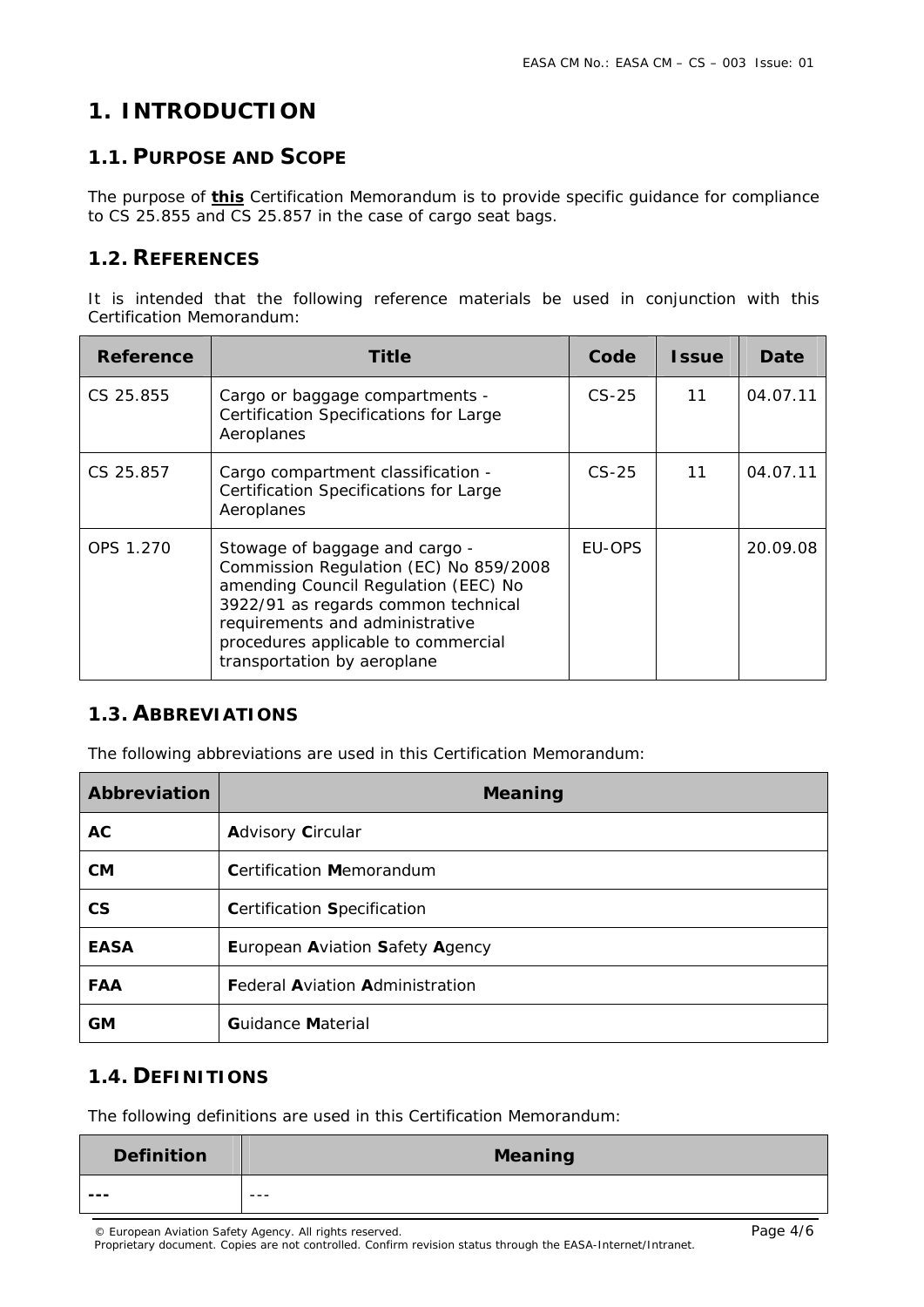## **2. BACKGROUND**

EASA has been made aware of changes to install cargo seat bags on passenger seats in order to conduct flights for transportation of mail and perhaps other items.

Several terms have been used to describe the items which are the subject of this Certification Memorandum, such as "Passenger Seat Cargo Container", "Passenger Seat Container", "Seat Converter Stowage Compartment".

For the purposes of this Certification Memorandum the term "Cargo Seat Bag" is used which is intended to mean;

a container, probably made of fabric but not limited to this, intended for installation on to or between aircraft passenger seats for the carriage of cargo or baggage.

The subject aircraft changes have been classified as minor, in accordance with Commission Regulation (EU) No 748/2012, Annex I Part 21, 21.A.92.

Typically, the cargo seat bags are installed onto passenger seats in the evening in order that the cargo may be carried overnight in the passenger cabin and are removed again in the morning in order to allow the aircraft to be used once more for passenger carrying operations.

However, more prolonged usage is of course possible and this Certification Memorandum is not intended to cover only overnight operations.

The use of aircraft passenger cabins in such a way as temporary, or more permanent, cargo compartments is not in line with the provisions of CS-25 or any of its predecessor design codes.

The primary concern is in regards to fire protection.

CS-25 defines several different types of cargo compartment (ref. CS 25.857) but the use of cargo bags on passenger seats does not follow the rationale of any.

For instance all compartment types except Class A require a separate approved smoke detector or fire detector system to give warning at the pilot or flight engineer station. Such detection is missing in the case of the cargo seat bag installations of which EASA is aware.

Conversely, Class A compartments are envisioned to be small compartments for the stowage for example of crew luggage in the pilot compartment (ref. FAA AC 25-17) where the significance of the fire threat and proximity of crew for discovering a fire and subsequent fire fighting can easily be assumed to result in an acceptably low safety risk.

However, the use of cargo seat bags on multiple rows of passenger seats may equate to up to several tons of cargo, and the proximity of crew members and their ability to detect, access and fight fires is much more questionable.

On the other hand EASA is not aware of any adverse service experience from such operations.

EASA believes that with appropriate design features and operational procedures ensured it is possible for the carriage of cargo in cargo seat bags to be performed with acceptable safety.

As discussed above, CS-25 does not contain adequate or appropriate safety standards and thus in accordance with Commission Regulation (EC) No 748/2012, Annex I Part 21, 21.A.16B for the approval of such changes EASA shall prescribe special conditions.

In accordance with GM 21.A.91, point 3.3 (i), a change requiring a special condition(s) shall be classified major.

© European Aviation Safety Agency. All rights reserved. Page 5/6

Proprietary document. Copies are not controlled. Confirm revision status through the EASA-Internet/Intranet.